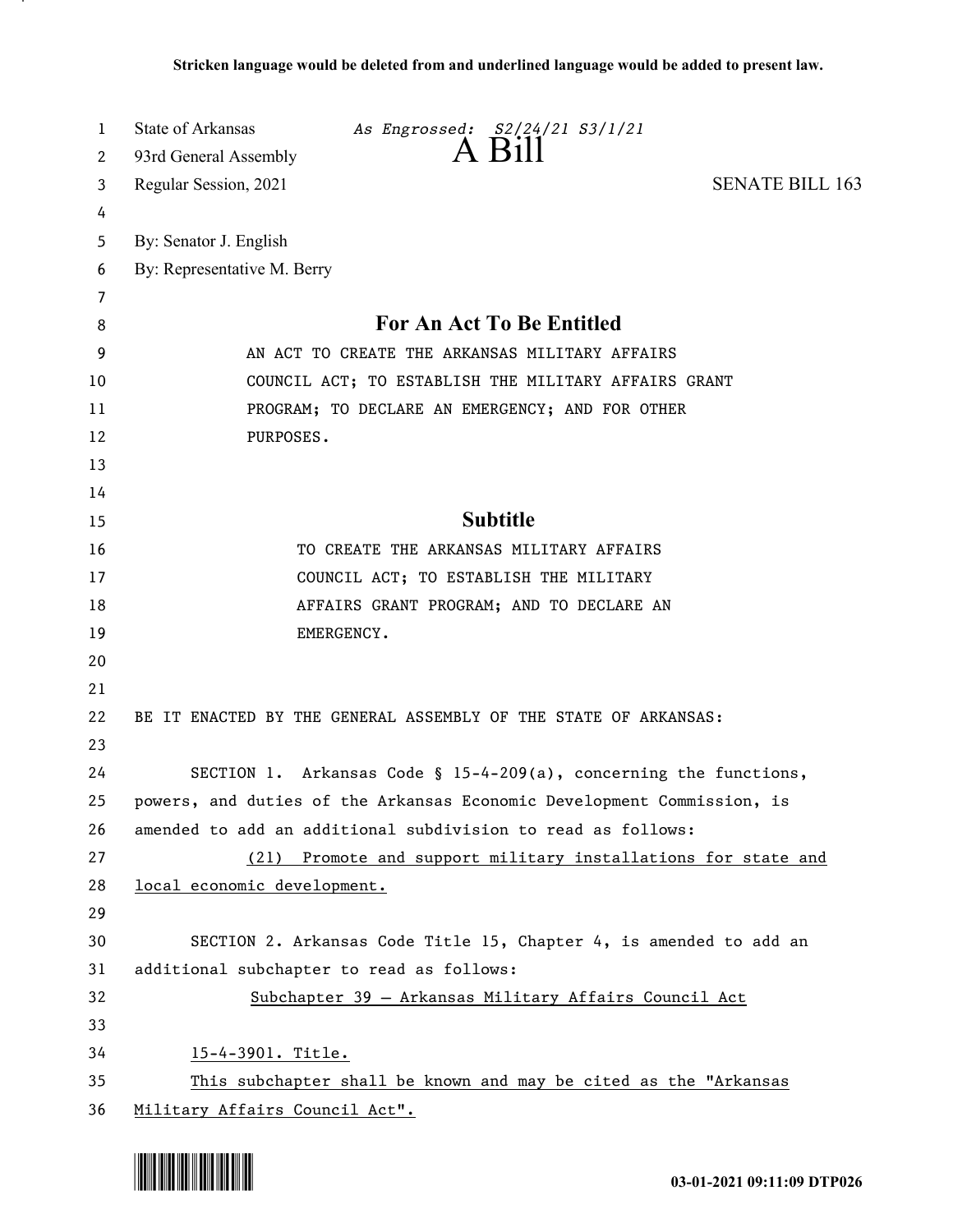| 1  |                                                                               |
|----|-------------------------------------------------------------------------------|
| 2  | 15-4-3902. Legislative intent.                                                |
| 3  | The General Assembly finds that:                                              |
| 4  | The State of Arkansas has a long and distinguished history<br>(1)             |
| 5  | of hosting military installations vital to the defense of the United States;  |
| 6  | This state is currently home to the following five (5)<br>(2)                 |
| 7  | military installations:                                                       |
| 8  | Little Rock Air Force Base in Jacksonville, Arkansas;<br>(A)                  |
| 9  | (B)<br>Pine Bluff Arsenal in Pine Bluff, Arkansas;                            |
| 10 | (C)<br>Camp Joseph T. Robinson in North Little Rock,                          |
| 11 | <u>Arkansas;</u>                                                              |
| 12 | (D)<br>Ebbing Air National Guard Base in Fort Smith,                          |
| 13 | Arkansas; and                                                                 |
| 14 | (E)<br>Fort Chaffee Joint Maneuver Training Center in Fort                    |
| 15 | Chaffee, Arkansas;                                                            |
| 16 | Military installations are a major employer and contribute<br>(3)             |
| 17 | to state and local economic development;                                      |
| 18 | The closure or reduction in operation of any military<br>(4)                  |
| 19 | installation would have a detrimental impact on the economy of our state; and |
| 20 | (5) State and local support for a military installation is a                  |
| 21 | significant consideration of the United States Government in making decisions |
| 22 | to realign or close a military installation.                                  |
| 23 |                                                                               |
| 24 | 15-4-3903. Definitions.                                                       |
| 25 | As used in this subchapter:                                                   |
| 26 | "City" means a city of the first class, a city of the second<br>(1)           |
| 27 | class, or an incorporated town in this state;                                 |
| 28 | "Economic development organization" means a business entity:<br>(2)           |
| 29 | (A) In good standing with the Secretary of State; and                         |
| 30 | Formed to promote community development and economic<br>(B)                   |
| 31 | development in a geographic area within this state;                           |
| 32 | "Eligible applicant" means:<br>(3)                                            |
| 33 | (A) A city;                                                                   |
| 34 | <u>(B)</u><br>A county;                                                       |
| 35 | An economic development organization;<br>(C)                                  |
| 36 | A military community council;<br>(D)                                          |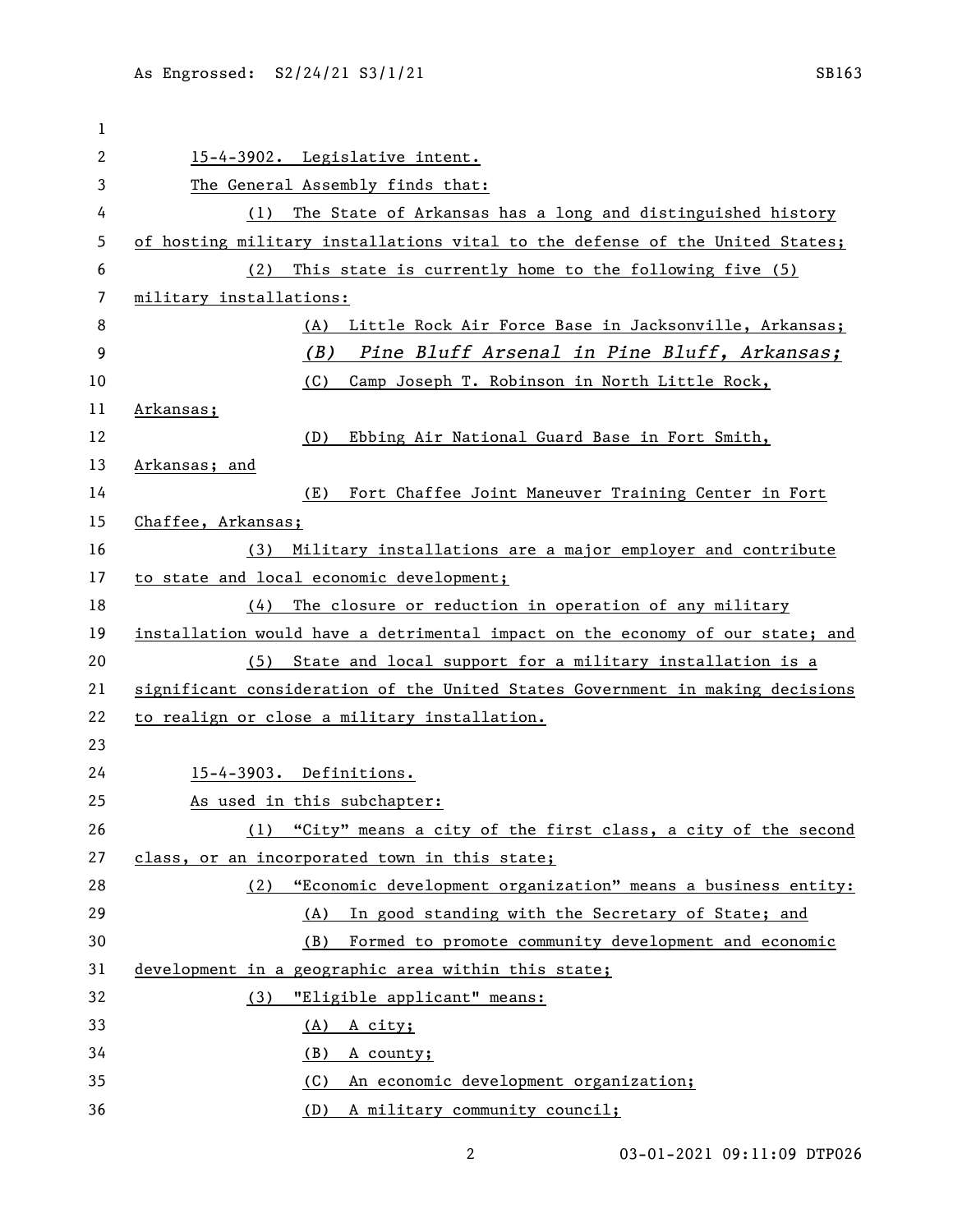(E) A military installation; or (F) A state agency; (4) "Military community council" means a business entity: (A) In good standing with the Secretary of State; and (B) Formed to promote cooperation between military and civilian components of a designated geographic area within this state through the adoption and implementation of matters of joint interest to a military installation and the surrounding community by establishing and maintaining: (i) Necessary infrastructure; (ii) Safe and secure communities; and 11 (iii) Support services; and (5)(A) "Military installation" means a facility located in this 13 state that is under the jurisdiction of the United States Department of Defense or the Department of the Military, including without limitation a: (i) Base; 16 (ii) Camp; (iii) Post; 18 (iv) Station; (v) Yard; (vi) Center; or (vii) Homeport facility for any ship. (B) "Military installation" does not include a facility used primarily for: (i) National guard armories; (ii) Civil works; (iii) Rivers and harbors projects; or (iv) Flood control projects. 15-4-3904. Arkansas Military Affairs Council — Creation — Members. (a) There is established the Arkansas Military Affairs Council. (b) The purpose of the council is to advise and assist the Director of the Arkansas Economic Development Commission in the performance of his or her duties under this subchapter. (c)(1) The Arkansas Military Affairs Council shall consist of twelve (12) members appointed at the discretion of the Governor. (2) Members of the council shall consist of: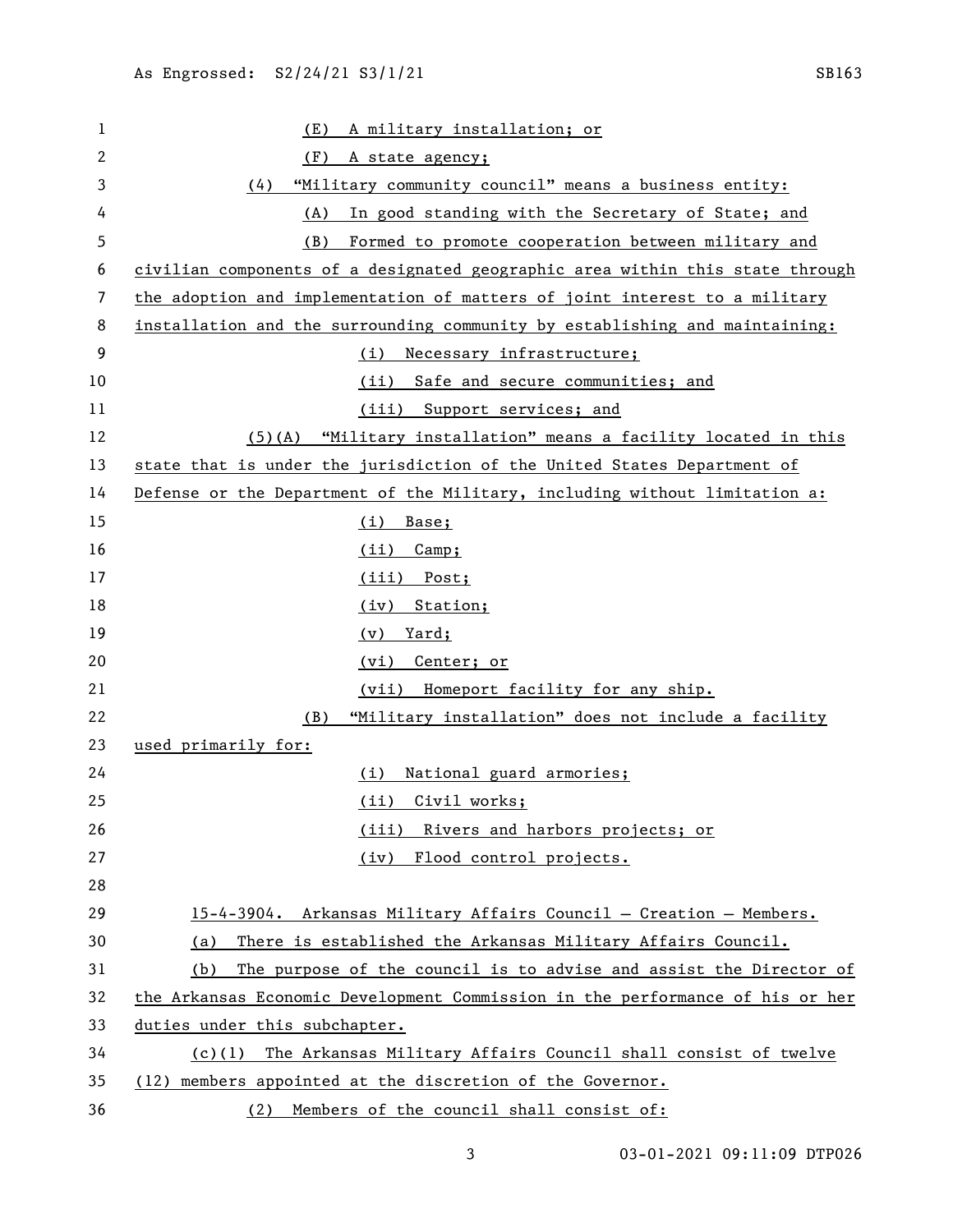| $\mathbf{1}$   | Residents of communities near a military installation,<br>(A)               |
|----------------|-----------------------------------------------------------------------------|
| $\overline{c}$ | including without limitation the following military installations:          |
| 3              | (i) Little Rock Air Force Base in Jacksonville,                             |
| 4              | Arkansas;                                                                   |
| 5              | Pine Bluff Arsenal in Pine Bluff,<br>(iii)                                  |
| 6              | Arkansas;                                                                   |
| 7              | (iii) Camp Joseph T. Robinson in North Little Rock,                         |
| 8              | Arkansas;                                                                   |
| 9              | (iv)<br>Fort Chaffee Joint Maneuver Training Center in                      |
| 10             | Fort Chaffee, Arkansas; and                                                 |
| 11             | Ebbing Air National Guard Base in Fort Smith,<br>(v)                        |
| 12             | Arkansas;                                                                   |
| 13             | Representatives of aerospace and defense companies<br>(B)                   |
| 14             | located within the State of Arkansas; and                                   |
| 15             | The Secretary of the Department of the Military<br>(C)                      |
| 16             | or his or her designee as an ex officio non-voting member.                  |
| 17             | (3) Members of the council shall serve for five-year terms.                 |
| 18             | (d) The council shall select by majority vote:                              |
| 19             | One (1) member of the council to serve as chair; and<br>(1)                 |
| 20             | One (1) member of the council to serve as vice chair.<br>(2)                |
| 21             | (e)(1) Members of the council shall serve without compensation.             |
| 22             | However, if funds are appropriated for expense<br>(2)                       |
| 23             | reimbursement, the members of the council may receive expense reimbursement |
| 24             | in accordance with § 25-16-902.                                             |
| 25             |                                                                             |
| 26             | 15-4-3905. Military Affairs Division - Military Affairs Director -          |
| 27             | Creation.                                                                   |
| 28             | (a) There is created the Military Affairs Division within the Arkansas      |
| 29             | Economic Development Commission to be the instrumentality of this state to  |
| 30             | promote and support military installations in the State of Arkansas.        |
| 31             | $(b)(1)$ There is created the Military Affairs Director to head the         |
| 32             | Military Affairs Division.                                                  |
| 33             | The Director of the Arkansas Economic Development Commission<br>(2)         |
| 34             | shall hire a qualified applicant to serve as the Military Affairs Director. |
| 35             | (c) All state agencies may provide the Director of the Arkansas             |
| 36             | Economic Development Commission with assistance in advancing the purpose of |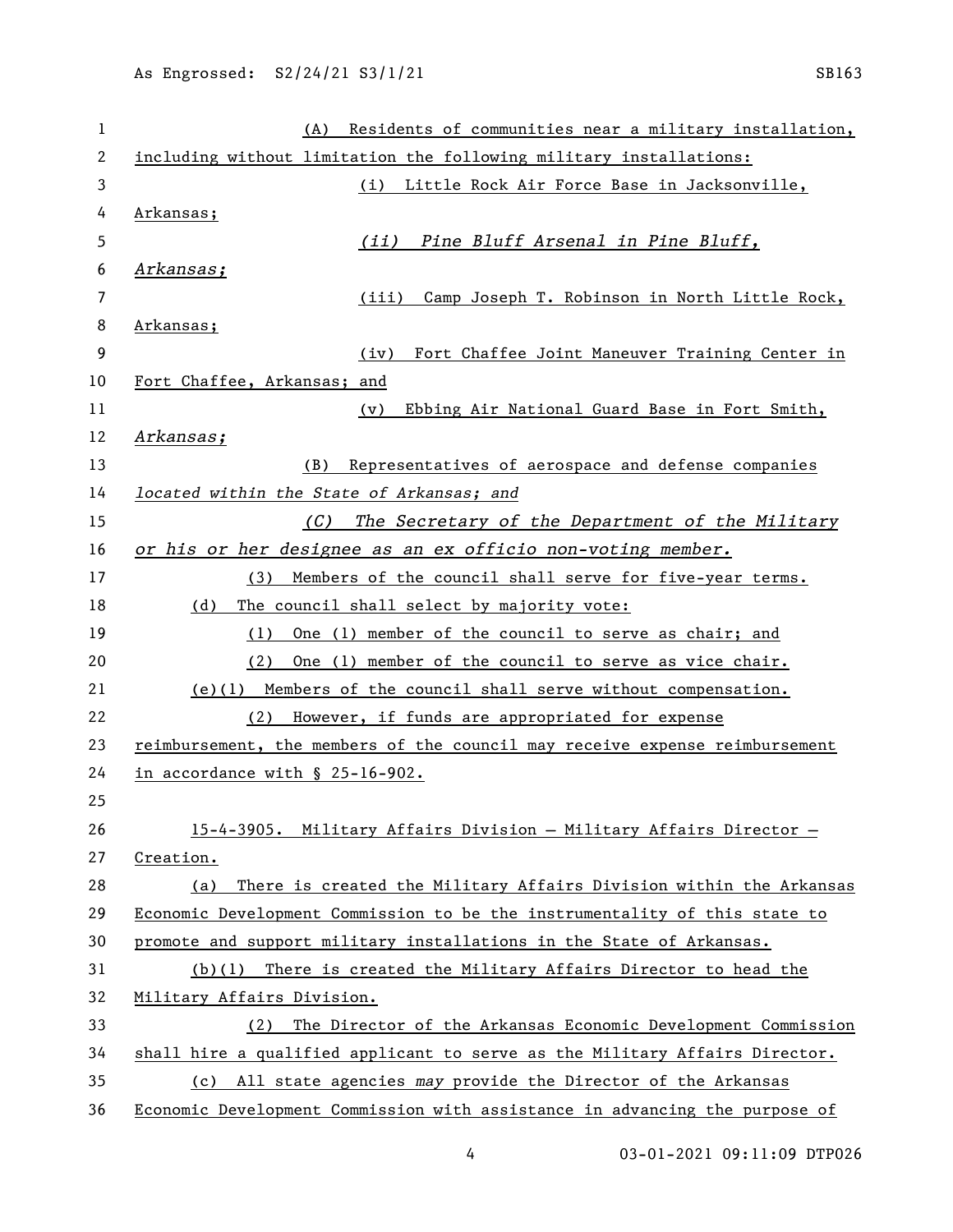As Engrossed: S2/24/21 S3/1/21 Services of the SB163

| 1  | the division by ensuring that the activities of the division are coordinated  |
|----|-------------------------------------------------------------------------------|
| 2  | with the activities of other state agencies to achieve the purposes of this   |
| 3  | subchapter.                                                                   |
| 4  |                                                                               |
| 5  | 15-4-3906. Powers, functions, and duties.                                     |
| 6  | The Director of the Arkansas Economic Development Commission, the             |
| 7  | Military Affairs Director, and the Military Affairs Division, with the advice |
| 8  | and assistance of the Arkansas Military Affairs Council and in coordination   |
| 9  | with the Secretary of the Department of the Military, have the following      |
| 10 | powers, functions, and duties:                                                |
| 11 | (1) To collect and distribute comprehensive information relating              |
| 12 | to the mission capability and economic impact of a military installation to:  |
| 13 | (A) A federal or state agency;                                                |
| 14 | (B)<br>A city;                                                                |
| 15 | (C)<br>A county;                                                              |
| 16 | A military community council;<br>(D)                                          |
| 17 | An economic development organization;<br>(E)                                  |
| 18 | (F)<br>An individual; or                                                      |
| 19 | (G)<br>A corporation;                                                         |
| 20 | To advise and assist, in coordination with the secretary, a<br>(2)            |
| 21 | local government, a military community council, or an economic development    |
| 22 | organization in:                                                              |
| 23 | Advocating for the needs of:<br>(A)                                           |
| 24 | (i) A military installation;                                                  |
| 25 | (ii) Military personnel; and                                                  |
| 26 | (iii) Military families; and                                                  |
| 27 | Providing timely and effective responses to an inquiry<br>(B)                 |
| 28 | from a federal agency concerning a military installation, in coordination     |
| 29 | with the secretary when an Arkansas National Guard military installation is   |
| 30 | impacted, and its host community;                                             |
| 31 | To safeguard state and local economic development interests<br>(3)            |
| 32 | relating to:                                                                  |
| 33 | A military installation;<br>(A)                                               |
| 34 | (B)<br>Military personnel; and                                                |
| 35 | (C)<br>Military families;                                                     |
| 36 | To advise the Governor:<br>(4)                                                |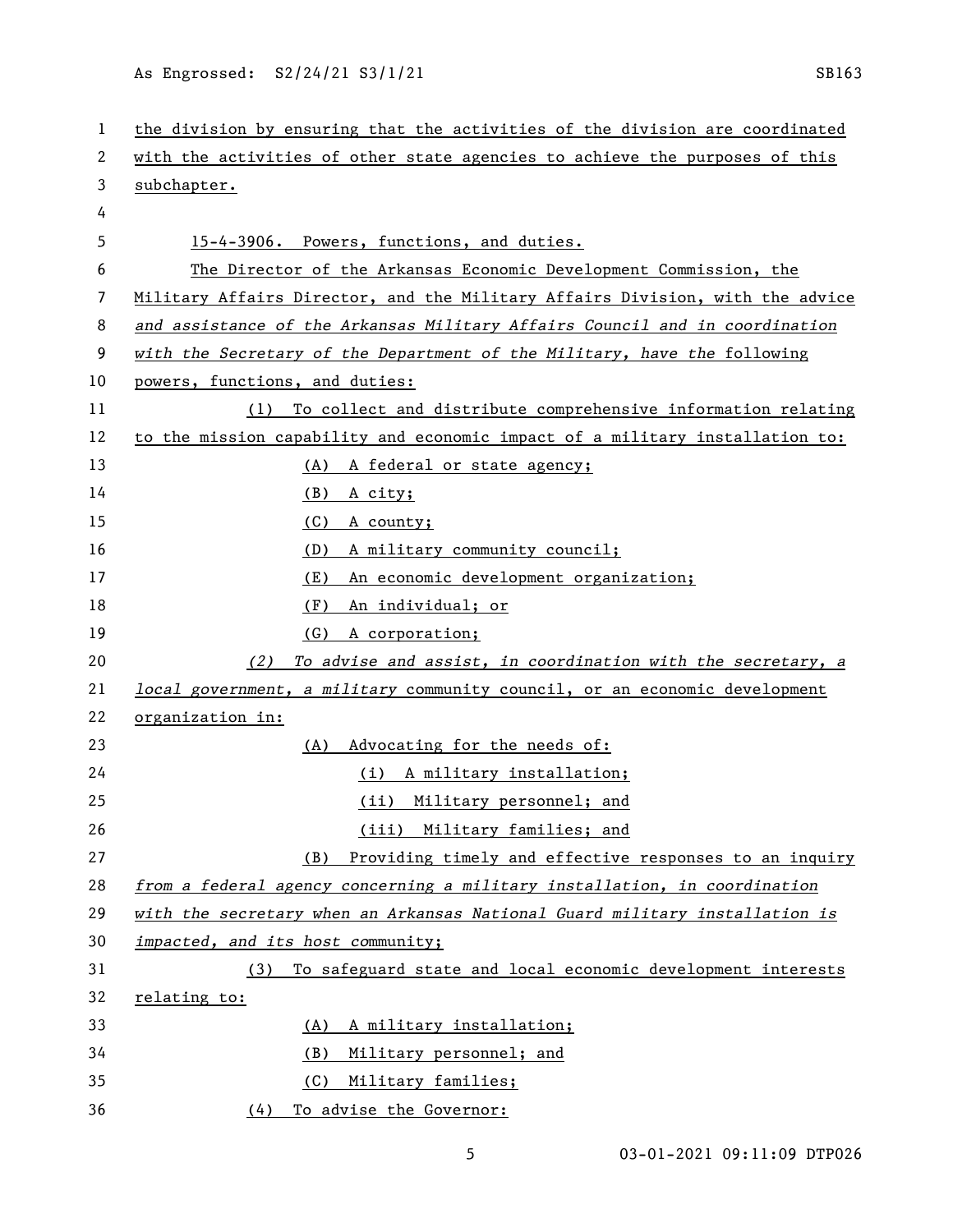| 1              | (A) Of the steps to take to:                                                    |
|----------------|---------------------------------------------------------------------------------|
| $\overline{c}$ | (i) Help safeguard and strengthen the mission                                   |
| 3              | capability of a military installation; and                                      |
| 4              | Position this state as a priority state in the<br>(ii)                          |
| 5              | national defense plan; and                                                      |
| 6              | On the problems and needs of military families in the<br>(B)                    |
| 7              | State of Arkansas and to develop appropriate policies at a state level to       |
| 8              | mitigate those needs; and                                                       |
| 9              | (5)<br>To develop programs and resources to assist military                     |
| 10             | personnel and their families upon exiting military service so that they may     |
| 11             | continue to work and live in this state.                                        |
| 12             |                                                                                 |
| 13             | 15-4-3907. Military Affairs Grant Program.                                      |
| 14             | The Military Affairs Grant Program is established to provide grants for         |
| 15             | projects or programs that:                                                      |
| 16             | Support and sustain military installations and military<br>(1)                  |
| 17             | families in Arkansas; or                                                        |
| 18             | Result in economic growth to:<br>(2)                                            |
| 19             | The community hosting a military installation;<br><u>(A)</u>                    |
| 20             | The region surrounding a military installation; and<br>(B)                      |
| 21             | (C)<br>This state.                                                              |
| 22             |                                                                                 |
| 23             | 15-4-3908. Grant application process, review, and approval.                     |
| 24             | $(a)(1)$ An eligible applicant may submit an application to receive a           |
| 25             | grant provided under the Military Affairs Grant Program to the Arkansas         |
| 26             | Economic Development Commission.                                                |
| 27             | The commission shall:<br>(2)                                                    |
| 28             | Solicit grant applications as funding becomes<br>(A)                            |
| 29             | available; and                                                                  |
| 30             | Assign the Governor's Military Affairs Steering<br>(B)                          |
| 31             | Committee to assist the Military Affairs Director in evaluating grant           |
| 32             | applications.                                                                   |
| 33             | The Director of the Arkansas Economic Development Commission<br>(3)             |
| 34             | shall award a grant for a project or program submitted based on the:            |
| 35             | (A) Criteria established in the Military Affairs Grant                          |
| 36             | <u>Program Funding Recommendation Worksheet created by the Military Affairs</u> |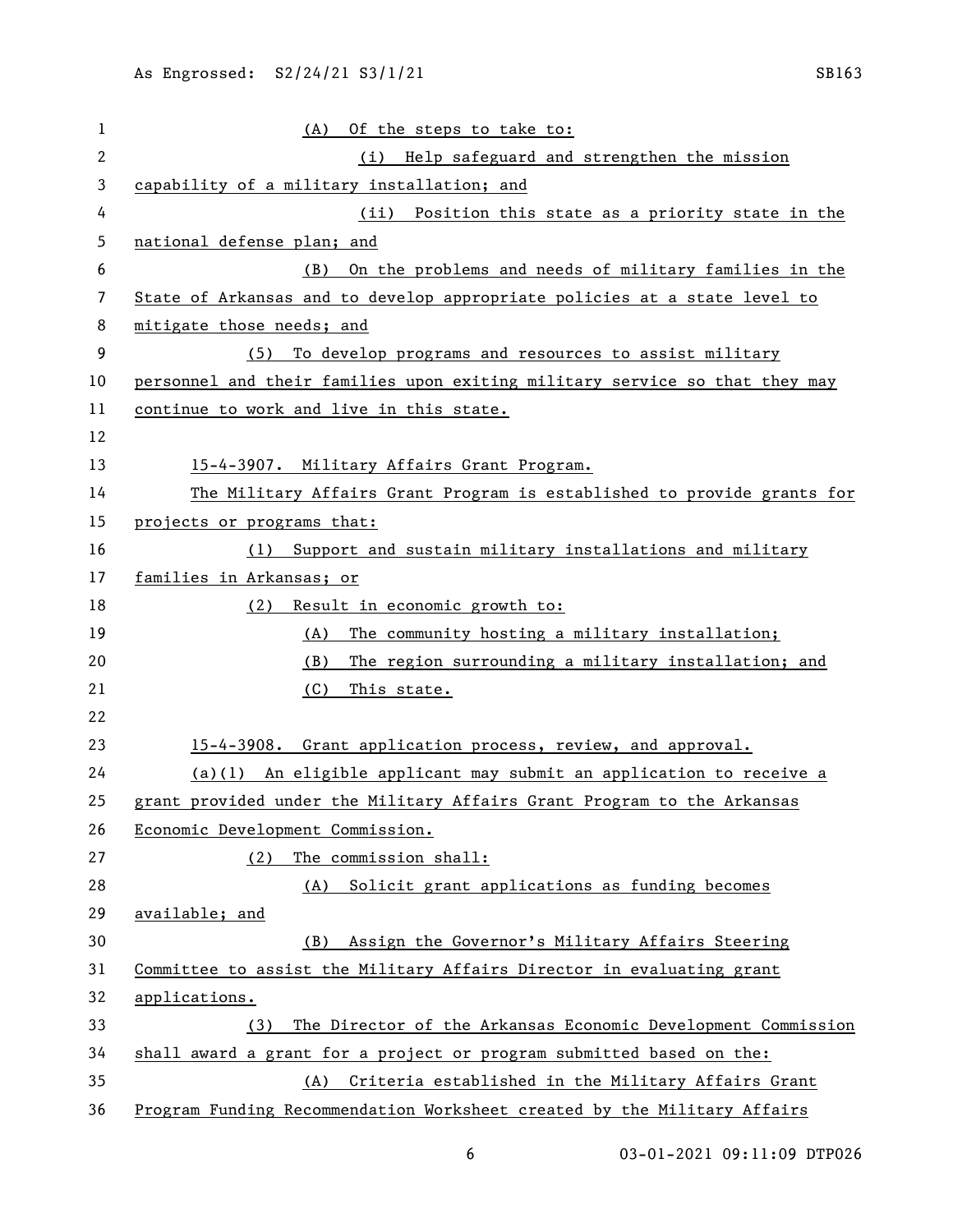| 1  | Division; and                                                                |
|----|------------------------------------------------------------------------------|
| 2  | (B) Grant recommendations of the Military Affairs Director                   |
| 3  | and the committee.                                                           |
| 4  | (b) An eligible applicant applying for a grant under this section            |
| 5  | shall submit an application on a form prescribed by the commission that      |
| 6  | includes without limitation:                                                 |
| 7  | The title of the project or program;<br>(1)                                  |
| 8  | (2)<br>The eligible applicant's contact information;                         |
| 9  | The organizational information of the eligible applicant;<br>(3)             |
| 10 | The sources of all funds that will be used for the project<br>(4)            |
| 11 | or program, including prior Military Affairs Grant Program awards;           |
| 12 | (5) All prior Military Affairs Grant Program awards received by              |
| 13 | the eligible applicant;                                                      |
| 14 | The project or program proposal information;<br>(6)                          |
| 15 | (7)<br>The amount of funding requested; and                                  |
| 16 | The start and completion dates of the project or program.<br>(8)             |
| 17 | The Military Affairs Director shall:<br>(c)                                  |
| 18 | Conduct a preliminary review of each grant application to<br>(1)             |
| 19 | confirm that the grant application:                                          |
| 20 | Was received on or before the due date specified in<br>(A)                   |
| 21 | the grant application solicitation;                                          |
| 22 | Was submitted by an eligible applicant;<br>(B)                               |
| 23 | (C)<br>Meets the objectives of the Military Affairs Grant                    |
| 24 | <u>Program;</u>                                                              |
| 25 | Identifies clearly defined and measurable outcomes<br>(D)                    |
| 26 | relating to the objectives of the Military Affairs Grant Program;            |
| 27 | Includes a letter of support from the military<br>(E)                        |
| 28 | installation commander if the project or program is located within the legal |
| 29 | boundaries of a military installation; and                                   |
| 30 | (F) Is complete, including without limitation all required                   |
| 31 | appendices and attachments; and                                              |
| 32 | (2) Forward the grant application to the committee at least                  |
| 33 | fifteen (15) days before to the next scheduled committee meeting if the      |
| 34 | Military Affairs Director determines the grant application meets the         |
| 35 | preliminary review requirements under subdivision (c)(1) of this section.    |
| 36 | The committee shall:<br>(d)                                                  |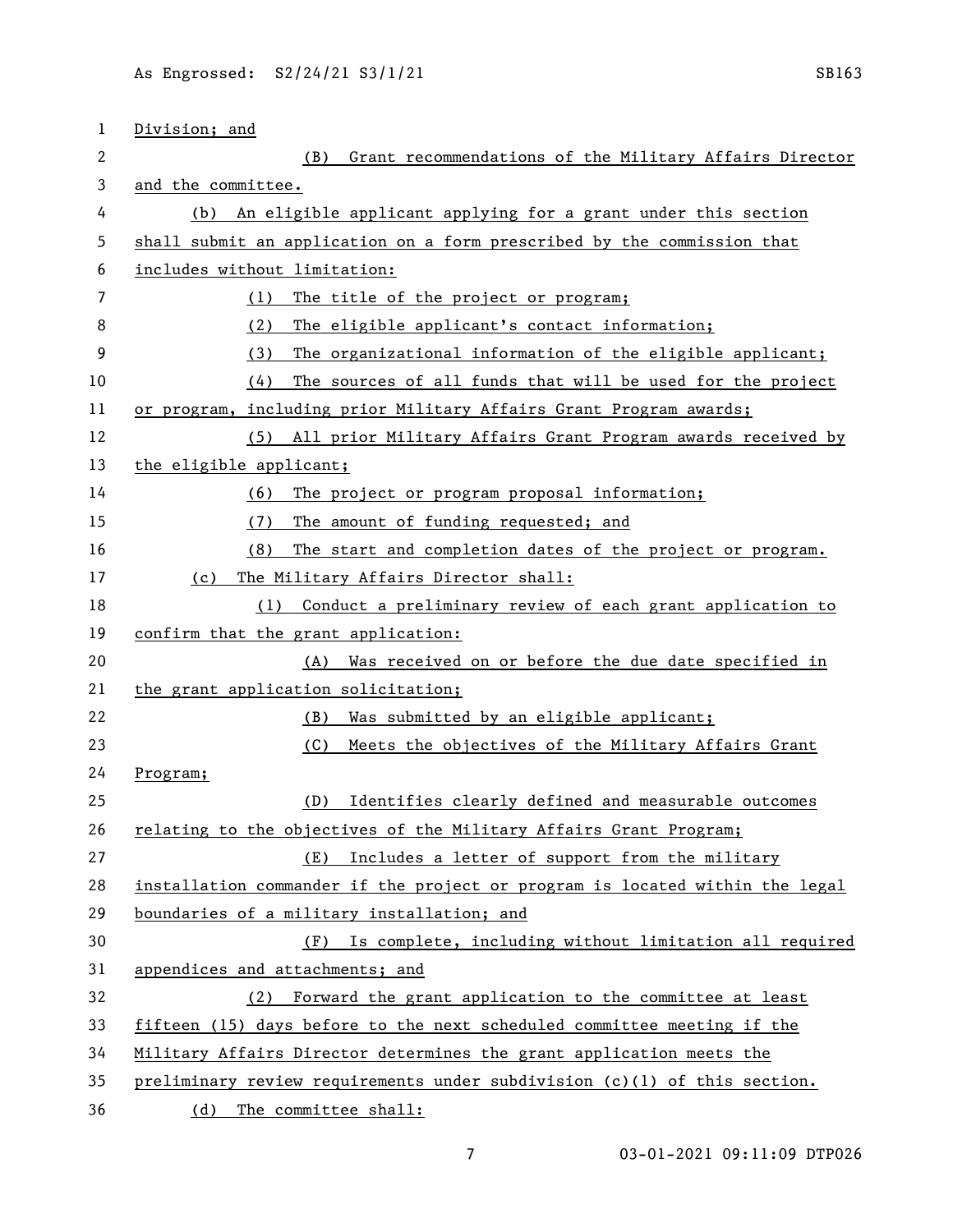| 1  | Review each grant application in accordance with the<br>(1)                   |
|----|-------------------------------------------------------------------------------|
| 2  | Military Affairs Grant Program Funding Recommendation Worksheet; and          |
| 3  | Return to the Military Affairs Director:<br>(2)                               |
| 4  | A completed Military Affairs Grant Program Funding<br>(A)                     |
| 5  | Recommendation Worksheet; and                                                 |
| 6  | Funding recommendations for each grant application.<br>(B)                    |
| 7  | The Military Affairs Director shall conduct a final review of each<br>(e)     |
| 8  | grant application and forward each grant application to the Director of the   |
| 9  | Arkansas Economic Development Commission for approval.                        |
| 10 |                                                                               |
| 11 | 15-4-3909. Grant agreement.                                                   |
| 12 | An eligible applicant that receives approval from the Director of the         |
| 13 | Arkansas Economic Development Commission provided under the Military Affairs  |
| 14 | Grant Program shall execute a grant agreement with the Arkansas Economic      |
| 15 | Development Commission that includes without limitation the:                  |
| 16 | (1) Eligibility date for incurring costs for the project or                   |
| 17 | program;                                                                      |
| 18 | Projected completion date of the portion of the project or<br>(2)             |
| 19 | program funded by the grant provided under the Military Affairs Grant         |
| 20 | Program;                                                                      |
| 21 | (3) Amount of approved costs; and                                             |
| 22 | The process by which grant funds shall be disbursed to the<br>(4)             |
| 23 | eligible applicant.                                                           |
| 24 |                                                                               |
| 25 | 15-4-3910. Rules.                                                             |
| 26 | The Military Affairs Division shall adopt rules to implement and              |
| 27 | administer this subchapter, including without limitation rules regarding the: |
| 28 | (1) Application process for grants provided under the Military                |
| 29 | Affairs Grant Program;                                                        |
| 30 | Disbursement of grant funds; and<br>(2)                                       |
| 31 | Reporting required by an eligible applicant that receives<br>(3)              |
| 32 | grant funds.                                                                  |
| 33 |                                                                               |
| 34 | SECTION 3. EMERGENCY CLAUSE. It is hereby found and determined by the         |
| 35 | General Assembly of the State of Arkansas that the optimal time to implement  |
| 36 | this act is at the beginning of the state's fiscal year; and that in order to |